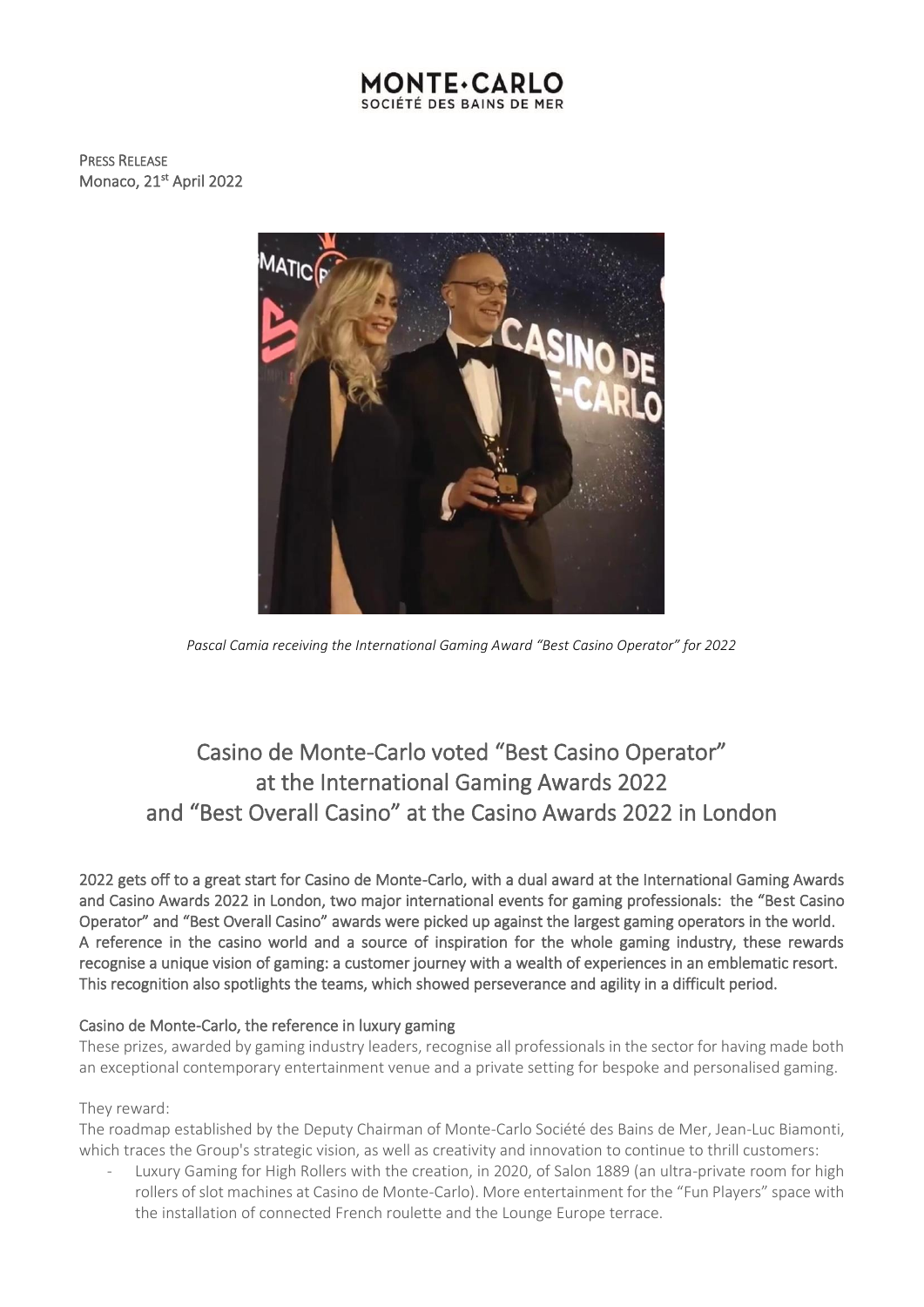- Invitations and ultra-competitive promotions for loyal slot machine and gaming table customers thanks to the My Monte-Carlo loyalty programme.
- An exceptional events programme for all High Rollers, constantly being adapted to the health situation (exclusive dinners in the Resort, visit of the Dolce Gabbana Workshops in Milan, etc.).

Commitment to customers and employees:

The installation of protective measures due to the pandemic to keep employees and customers safe.

The excellence and know-how of the teams:

- The hospitality, customised services and ultra-personalised customer journey throughout the Resort thanks to the synergy between casino and hotel services built on values of excellence.
- Recognised know-how for all gaming professions with a dedicated training department.

This strategy could not have been implemented without the synergy of the casino teams, along with the teams of the entire Group. All Resort employees have demonstrated the company's determination to offer excellent service, reasserting the importance of new ideas that resound with the fundamental values of Monte-Carlo Société des Bains de Mer.

Jean-Luc Biamonti, Chief Executive Officer of Monte-Carlo Société des Bains de Mer, stated: *"We are honoured to receive the "Best Casino Operator" and "Best Overall Casino" prizes for Casino de Monte-Carlo. I am delighted*  to see the concrete result of our efforts to maintain an impeccable quality of work and service during an uncertain *period. Thanks to the motivation and seriousness of all staff in the gaming sector over these past three years, we have been rewarded today. It is with gratitude that I would like to share this prize with all staff in all our casinos."*

Pascal Camia, Chief Operating Officer of Monte-Carlo Société des Bains de Mer, stated during the award ceremony in London: *"In the name of all staff in the casinos of Monaco, I am proud to receive these prizes. They illustrate our unrelenting work, our commitment to provide an exclusive service to our customers, and also the professionalism of our teams. Thanks to the implementation of our master plan, and driven by Mr Biamonti, these prizes are the recognition, by our customers and by the profession, of the successful Luxury Gaming strategy of Casino de Monte-Carlo. "*

## Monaco, the finest gaming destination in Europe

For over 150 years, Monte-Carlo Société des Bains de Mer has shaped an unparalleled image of excellence in the luxury tourism universe in Europe, by offering high-end hotels, gastronomy, entertainment, shopping and well-being. The gaming industry, which has been the bedrock of the company's identity since it was founded, is today confirmed as the standard-bearer of the Group's offer, thanks to the global reputation of Monaco and its Casinos and thanks to its unique expertise, constantly being enriched by the best international practices.

Gaming is divided among two casinos, each with its own identity and offers:

• Luxury Gaming and the Grand Art of Gaming at Casino de Monte-Carlo, the most prestigious in Europe, for an international clientèle of high-rollers seeking excellence and personalised services;

• Casino Café de Paris, "the Casino that loves you", has the greatest selection of slot machines in Europe. It has nearly 500 state-of-the-art machines, gaming tables and two outdoor terraces to appeal to customers 24/7;

With the metamorphosis of Hôtel de Paris Monte-Carlo, completed at the end of 2018, the opening of the new One Monte-Carlo district and the full renovation of Café de Paris Monte-Carlo, Monaco is truly the finest gaming destination in Europe!

For more information concerning the Monaco casinos, do not hesitate to visit our website or to follow us on social media:

[Casinomontecarlo.com](http://casinomontecarlo.com/) @CasinosMonteCarlo #Casinomontecarlo

#### About the Monte-Carlo Société des Bains de Mer Group

*Since 1863, Monte-Carlo Société des Bains de Mer has been offering an exclusive lifestyle in a world-unique Resort with the Monaco casinos, including the prestigious Casino de Monte-Carlo, four hotels (Hôtel de Paris Monte-Carlo, Hôtel Hermitage*